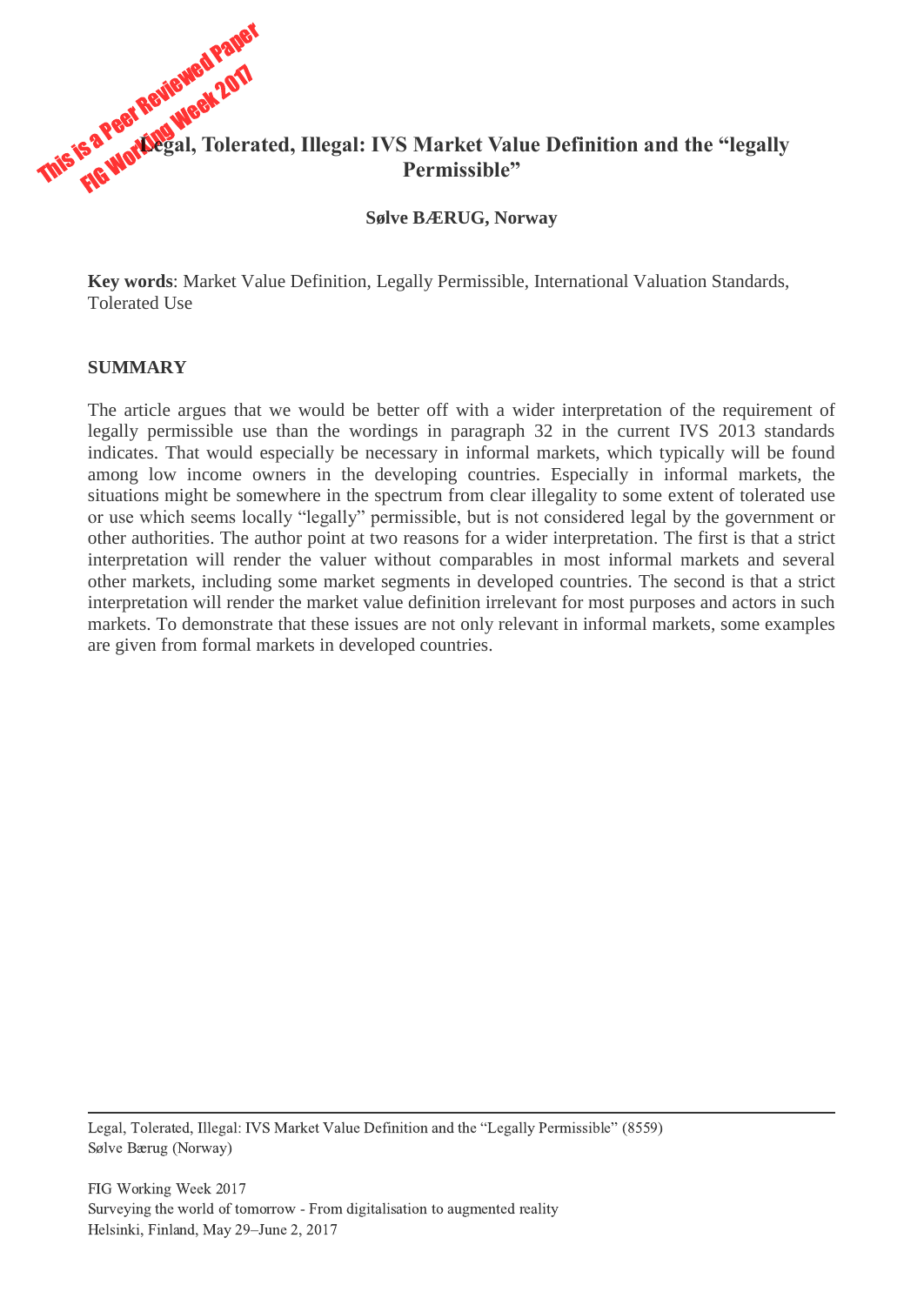# **Legal, Tolerated, Illegal: IVS Market Value Definition and the "legally Permissible"**

### **Sølve BÆRUG, Norway**

## **1. INTRODUCTION**

This article will argue that we would be better off with a wider interpretation of the requirement of legally permissible use than the wordings in paragraph 32 in the current IVS 2013 standards indicates. Other definitions of market value are somewhat different, but all have some direct or indirect reference as to the use must be "legally permissible" or at least that it must be reasonably probable that the intended use will become permissible.

A strict interpretation of the "legally permissible"- requirement would especially be problematic in informal markets, which typically will be found among low income owners in the developing countries. The prices paid in those markets are often influenced by the fact that the property itself and/or the intended use of the property might be somewhere in the spectrum from clear illegality to some way of tolerated use or use which seems locally "legally" permissible, but is not considered so by the government or other authorities.

A strict adherence to a legally permissible state of property and use will lead to a major challenge in that it will render the valuer without comparables in most informal markets and several other markets, including some market segments in developed countries. Another, and more serious problem, is that a strict interpretation will render the market value definition irrelevant for most purposes and actors in such markets.

The problem with the "legally permissible" requirement is to some extent present in several markets, also in in developed countries. To demonstrate that these issues is not only relevant in informal markets, examples will be given from formal markets in developed countries.

## **2. MARKET VALUE DEFINITION**

There are several separate regional valuation standards defining the exact meaning of "market value", or explaining the concept. Furthermore, two standards are accepted cross many regions: The International Valuation Standards developed by the The International Valuation Standards Council (IVSC), which are incorporated in several regional standards, and the standards of the Royal Institution of Chartered Surveyors (RICS), which applies to all RICS members worldwide. There are some differences between the standards on to which extent the market value presumes or "reflects" a legally permissible use.

### **2.1 International Valuation Standards 2013**

The current market value definition according to the International Valuation Standards 2013 ("IVS 2013") is

 Legal, Tolerated, Illegal: IVS Market Value Definition and the "Legally Permissible" (8559) Sølve Bærug (Norway)

FIG Working Week 2017 Surveying the world of tomorrow - From digitalisation to augmented reality Helsinki, Finland, May 29–June 2, 2017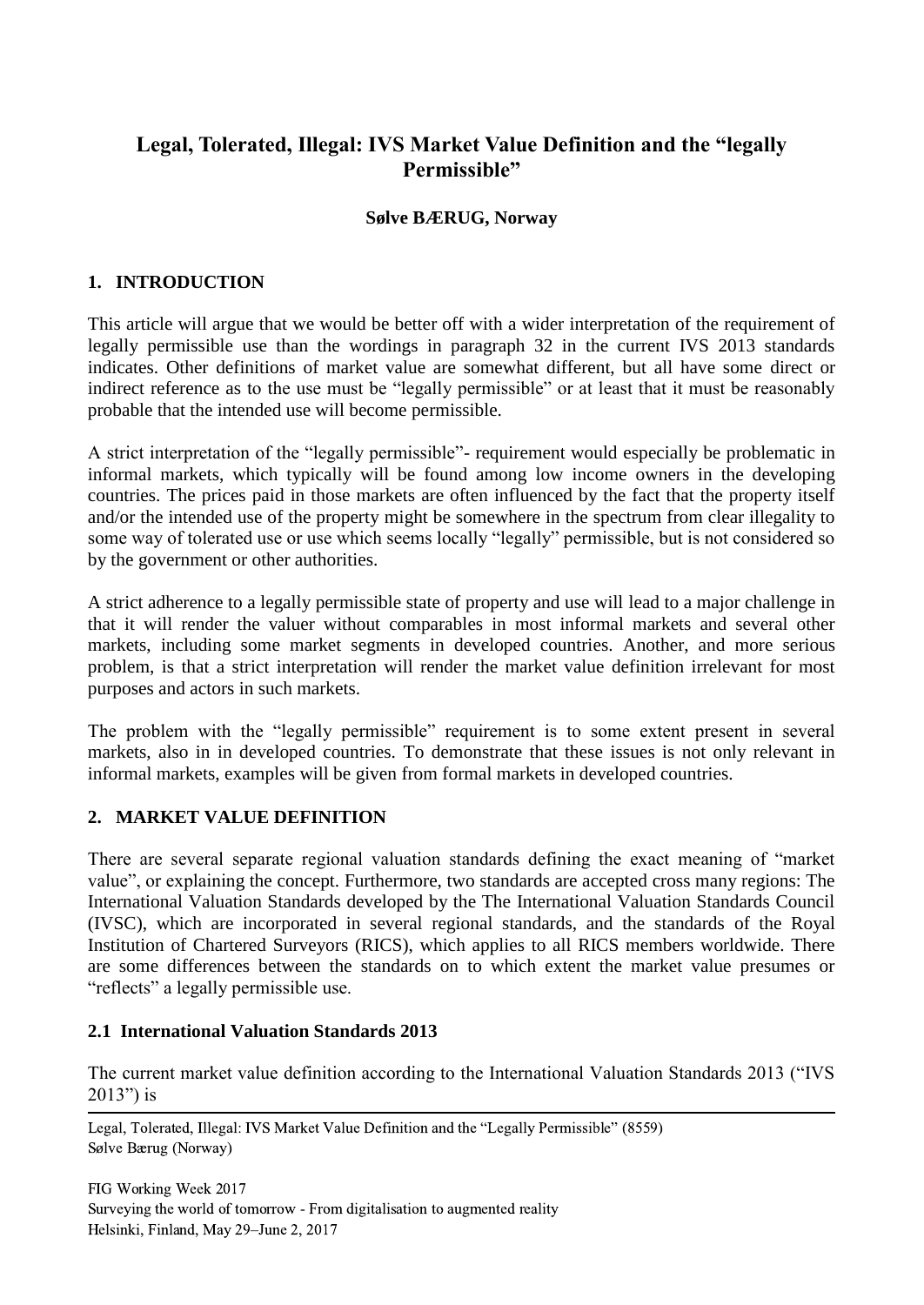"Market value is the estimated amount for which an asset or liability should exchange on the valuation date between a willing buyer and a willing seller in an arm's length transaction, after proper marketing and where the parties had each acted knowledgeably, prudently and without compulsion." (International Valuation Standards Council, 2013 p 18)

The Exposure draft for the 2017 International Valuation Standards ("IVS 2017 draft") have the identical wording (International Valuation Standards Council, 2016 p. 20).

The IVS definition is not constrained to real estate ("asset or liability"). Furthermore, it seems broadly in line with common understanding of the market value concept, it is what you would get for the asset or liability if sold in a "normal" market transaction.

The market value definition is detailed in paragraph 30 following the definition, which states

"The definition of market value shall be applied in accordance with the following conceptual framework: […]"(International Valuation Standards Council, 2013 p 18)

The "following" conceptual framework is given in paragraph 30, letter a to i, elaborating on the different parts of the definition, such as "between a willing buyer", "after proper marketing" etc. Again, the IVS 2017 draft do not suggest any changes except for minor editorial changes. (International Valuation Standards Council, 2016 p. 20-21).

However, the IVS 2013 furthermore connects the market value to the well-known concept of "highest and best use" ("HBU"), in a separate paragraph (no. 32, p, 20) following the definition and the detailed "conceptual framework" in paragraph 19 and 20. The paragraph 32 states

"The market value of an asset will reflect its highest and best use. The highest and best use is the use of an asset that maximises its potential and that is possible, legally permissible and financially feasible. The highest and best use may be for continuation of an asset's existing use or for some alternative use. This is determined by the use that a market participant would have in mind for the asset when formulating the price that it would be willing to bid." (International Valuation Standards Council, 2013 p 20)

The HBU concept is a tool used by valuers, which can be found in textbooks on real estate valuation, see e.g. The Appraisal of Real Estate (Appraisal Institute, 2013). The exact definition has been widely discussed for decades, see e.g. Ibid p 333.

If the HBU concept was intended to be a formal part of the IVS 2013-definition of the market value, the concept should have been incorporated in the definition itself or in the conceptual framework in paragraph 30 letters a-i. The HBU concept is not mentioned in that section.

However, while the HBU concept is not a formal part of the IVS 2013 definition, it is not quite clear how the valuer should understand the "will reflect" remark. Is this intended to be only a reminder for the valuer that a HBU-analysis might be useful in the valuation process, or is it a more

 Legal, Tolerated, Illegal: IVS Market Value Definition and the "Legally Permissible" (8559) Sølve Bærug (Norway)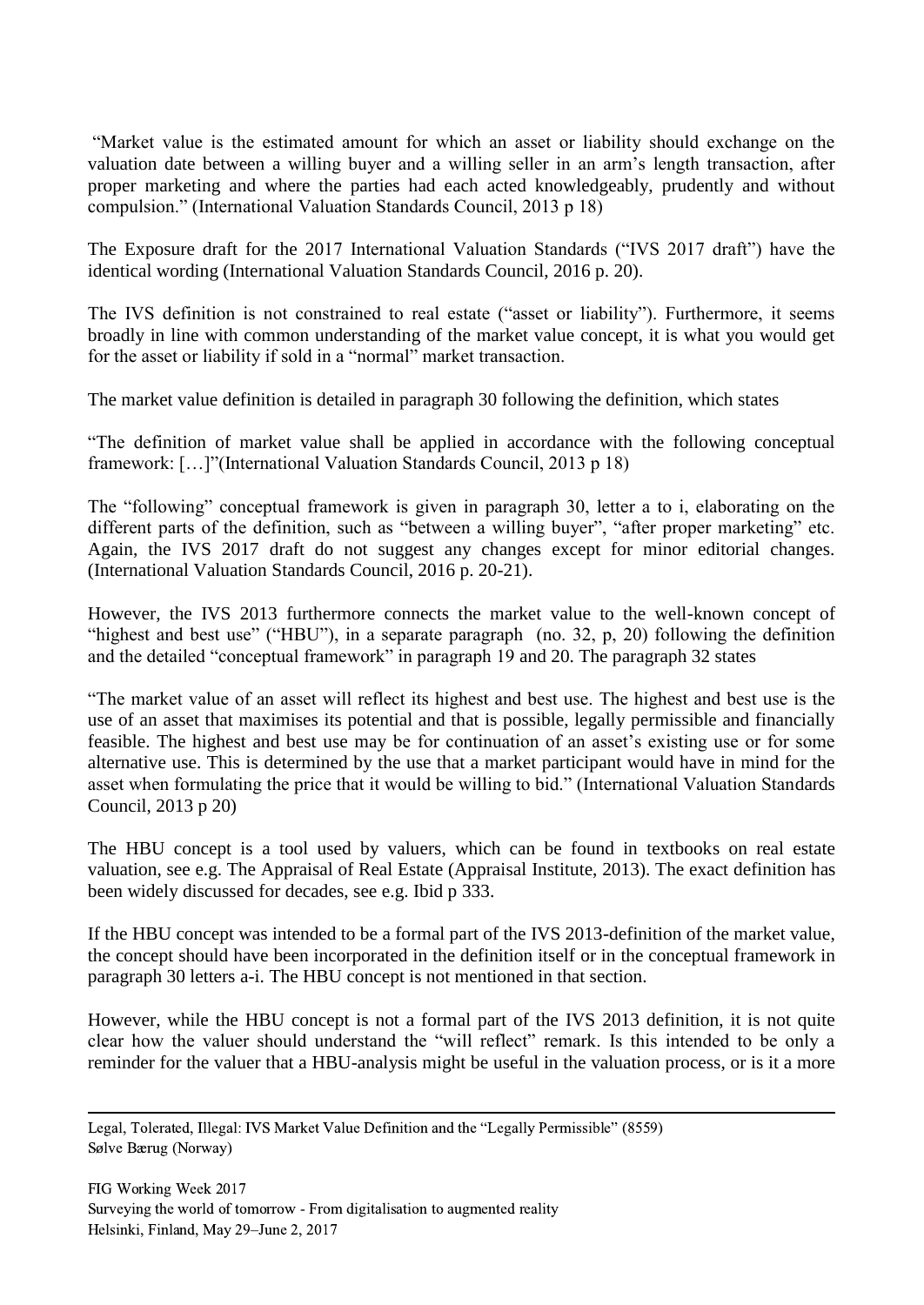substantial meaning, specifically that the market value should be constrained to the value according to the HBU concept?

The IVS 2013, including Guidance Notes, are as of 2016 in their entirety incorporated in Australia & New Zealand Valuation and Property Standards (ANZVPS) (Australian Property Institute, 2016). Furthermore, the European Valuation Standards of 2016 ("EVS 2016") and the standards of the Royal Institution of Chartered Surveyors ("Red book 2014") is compliant with the IVS 2013 Standards, albeit they are not fully incorporated. However, as we soon will shortly discuss, there are important differences between the IVS 2013 and the current standards in the USA and in Canada, one main difference being that those standards do not have one specific definition of "market value".

## **2.2 European Valuation Standards 2016**

The European Standards (EVS) provides the minimum standards that The European Group of Valuers' Associations (TEGoVA) Member Associations "…must adopt in their own standards, supplementing such additional requirements as are deemed necessary by legislation, regulation or generally accepted practice within a specific state." (The European Group of Valuers' Association, 2012 p 9) The current standard is effective from 1 June 2016.

The definition of the market value is:

"The estimated amount for which the property should exchange on the date of valuation between a willing buyer and a willing seller in an arm's-length transaction after proper marketing wherein the parties had each acted knowledgeably, prudently and without being under compulsion."(The European Group of Valuers' Association, 2016 p 17)

The definition, which is identical to the definition in Regulation 575/2013/EU (the Capital Requirements Regulation) uses the word "property" where IVS uses the more general "asset or liability". Otherwise, it is identical with the IVS definition except for some minor differences in phrasing.

However, the EVS 2016 do not refer to the concept of HBU in the same way ("will reflect") as in the IVS 2013 paragraph no. 32 p. 20. The EVS standard discusses the HBU concept in paragraphs 5.3.7-5.3.12 on pages 24-26. The 2016-edition added the following comment to paragraph 5.3.7 "[The HBU] approach is thus Market Value limited by an assumption and not a simple Market Value or an element within Market Value." (Ibid, p 24) It is followed up in paragraph 5.3.12, remarking

"As each point of the definition of highest and best use (except the requirement for evidence) places some constraint on the definition of Market Value, the highest and best use assumption will not necessarily be the same as Market Value, …" (Ibid p 26)

The EVS especially mentions potential permissions or other future opportunities as an example where an HBU approach will place constraint on the market value definition, both in paragraph

 Legal, Tolerated, Illegal: IVS Market Value Definition and the "Legally Permissible" (8559) Sølve Bærug (Norway)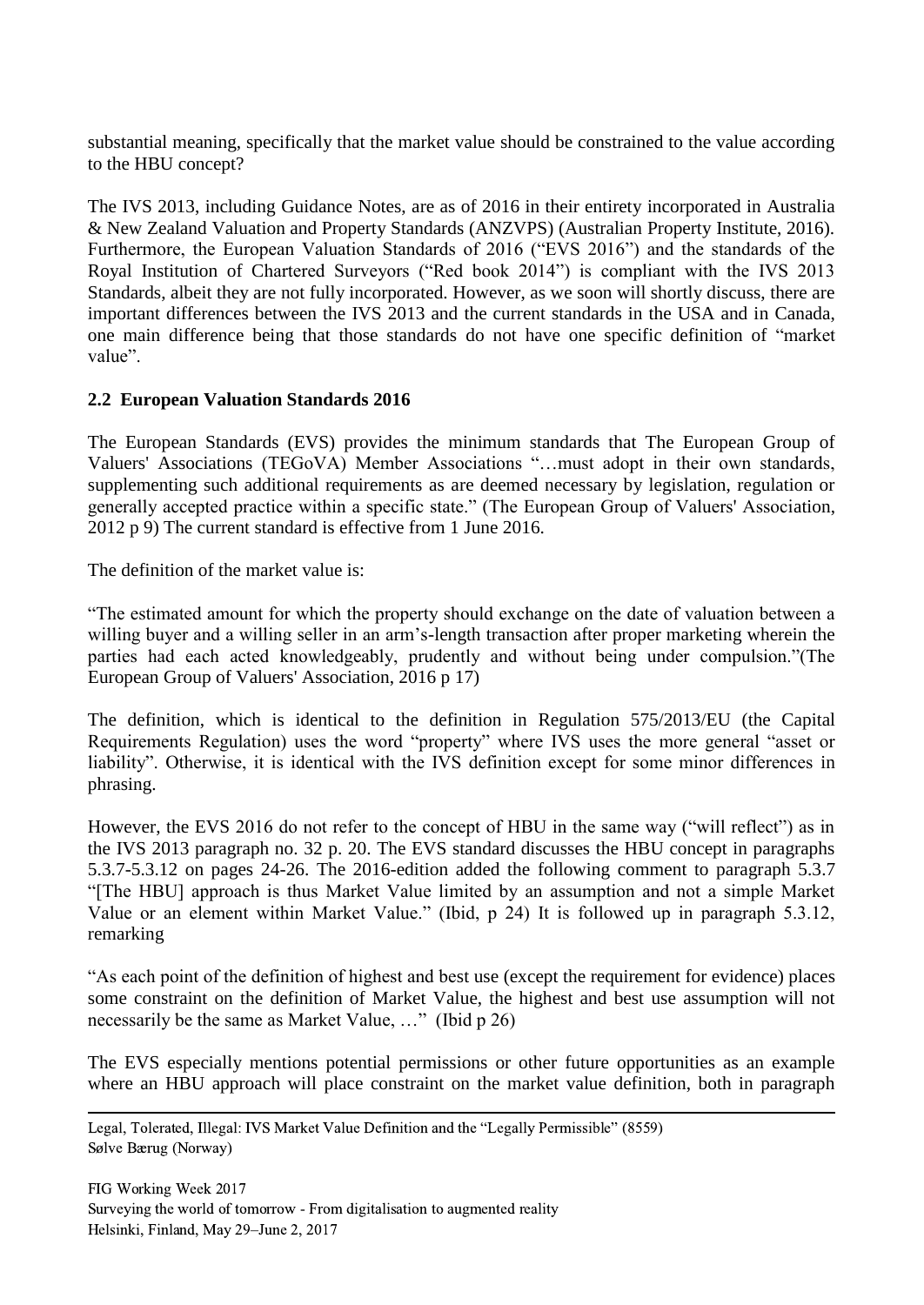5.3.12 (Ibid p. 26) and in paragraph 6.3.2 (Ibid p. 89) and paragraph 6.6.2 (Ibid p 92), the latter focusing on a similar challenge with the "legally permissible"-requirement as we are in this article:

"While the definition of Market Value in EVS 1 allows such [future change in the legally permissible] to be taken into account, in the absence of planning permission or suitable zoning, the potential future use may not pass the "legally permissible" test inherent in IFRS 13's definition of highest and best use. In that case the Fair Value would be lower than the Market Value." (Ibid, p 92)

The EVS do not focus on the "legally permissible"- aspect in terms of use that is not and will not be legally permissible, but which the potential buyers factors into their willingness to pay for the property.

## **2.3 RICS standards 2014**

The global standards of the Royal Institution of Chartered Surveyors (RICS) effective from January 2014 is stated in the "Red book" as identical to the IVS 2013 definition (The Royal Institution of Chartered Surveyors, 2013 p 9, 53).

The Red book 2014 lays at least the same emphasis on the HBU concept, including "legally permissible" than what the IVS does (if not more), mentioning the concept in the paragraph immediately following the market value definition (1.2.2 vs. 1.2.1 in VPS 4 Basis of value, assumptions and special assumptions (Ibid p 53)).

### **2.4 USPAP 2016-2017**

The standards of the The Appraisal Foundation, effective January 1, 2016 through December 31, 2017, do not state any definition of the market value, only an explanation (The Appraisal Foundation, 2015 p 3-4) However, the standards highlights the following with bold font following the explanation:

"Appraisers are cautioned to identify the exact definition of market value, and its authority, applicable in each appraisal completed for the purpose of market value."

The USPAP requires the appraiser to develop an opinion of the highest and best use of the real estate when necessary for credible assignment results in developing a market value opinion (Standards Rule 1-3 (b) (Ibid p 19-20)), and further elaborating on the concept throughout the standards, especially on pages 92-96 and 291-92, thus indicating the importance of such analysis in the jurisdictions where USPAP is relevant.

## **2.5 CUSPAP 2016**

The Canadian standards of the Appraisal Institute of Canada, effective May 1, 2016, states three different "Acceptable definitions of "Market Value"" (Appraisal Institute of Canada, 2016 p 100-

 Legal, Tolerated, Illegal: IVS Market Value Definition and the "Legally Permissible" (8559) Sølve Bærug (Norway)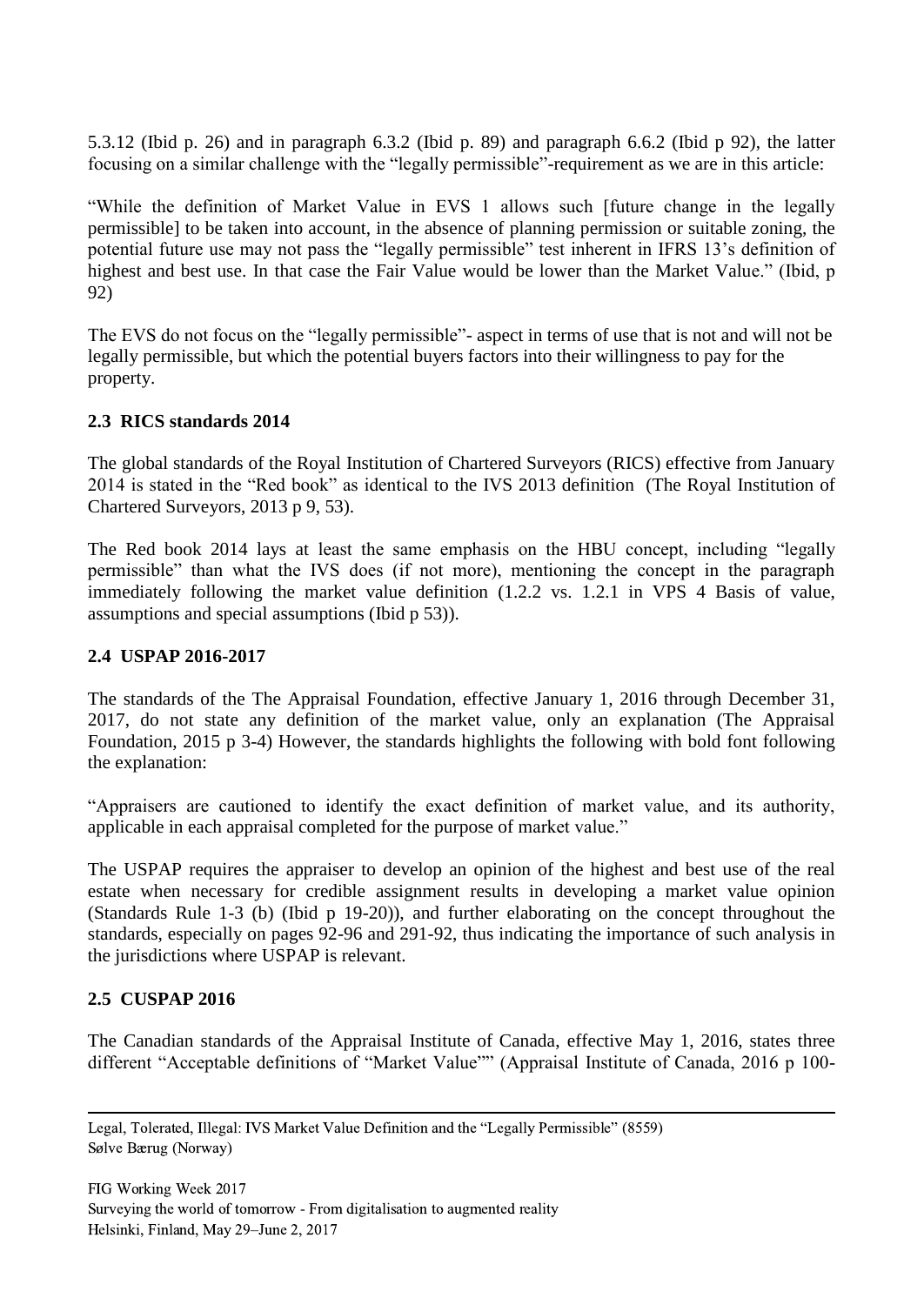101) in paragraph 16.14.3.i, 16.14.3.ii and 16.14.3.v. The latter one is identical to the IVS definition.

The CUSPAP requires in paragraph 6.2.13 that the Member in the report must «define, analyze and resolve the highest and best use» (Ibid, p 30).

In conjunction with the EVS 2016 comments on highest and best use, it is noteworthy that the CUSPAP explicitly do not exclude a HBU based on another context than the one occurring on the valuation date:

"In the context of properties where the highest and best use is for land use change (e.g. rezoning or redevelopment), the Member must reasonably support the imminence or probability of the land use change." (Ibid, p 37)

## 3. **CATEGORIES OF NOT "LEGALLY PERMISSIBLE"**

As observed by among others EVS and CUSPAP, a use, which is not permissible at the valuation date, may become permissible in the future. Such future permissible use may or may not be included in a strict highest and best use definition. Such issues is briefly discussed by Johnson, Atwood & Walther (2010) and by Johnson & Walther (2010) regarding the application of "legally permissible" part of HBU in Generally Accepted Accounting Principles (GAAP).

Use that may become legal is not the case which we are looking into in this article. Our concern is when the property itself, the use and/or the transaction is not and will not be totally "legally permissible".

Legality of a property itself, legality of the use of the property and/or the legality of a certain transaction of property may be enforced by the government or other public entities or by other private owners of rights for which the state of the property, use or transaction represents a breach of their rights. From here on will the article refer to both of these as "government or owners".

## **3.1 Gray zones**

As far as the state of the property, use and transactions concerns, there often is no clear dichotomy between what is legally permissible and what is not. There might be states of the property, uses and/or transactions that might be described as semi-legal, quasi-legal, "grey" or similar wordings. For instance, Payne and Durand-Lasserve (2012) notes

"Insecure tenure covers a wide range of local situations, from total illegality to various forms of tolerated occupation, or occupation legitimized by customary practices but not considered as legal by government or local authorities." (Payne & Durand-Lasserve, 2012 p 2)

Further they observe

 Legal, Tolerated, Illegal: IVS Market Value Definition and the "Legally Permissible" (8559) Sølve Bærug (Norway)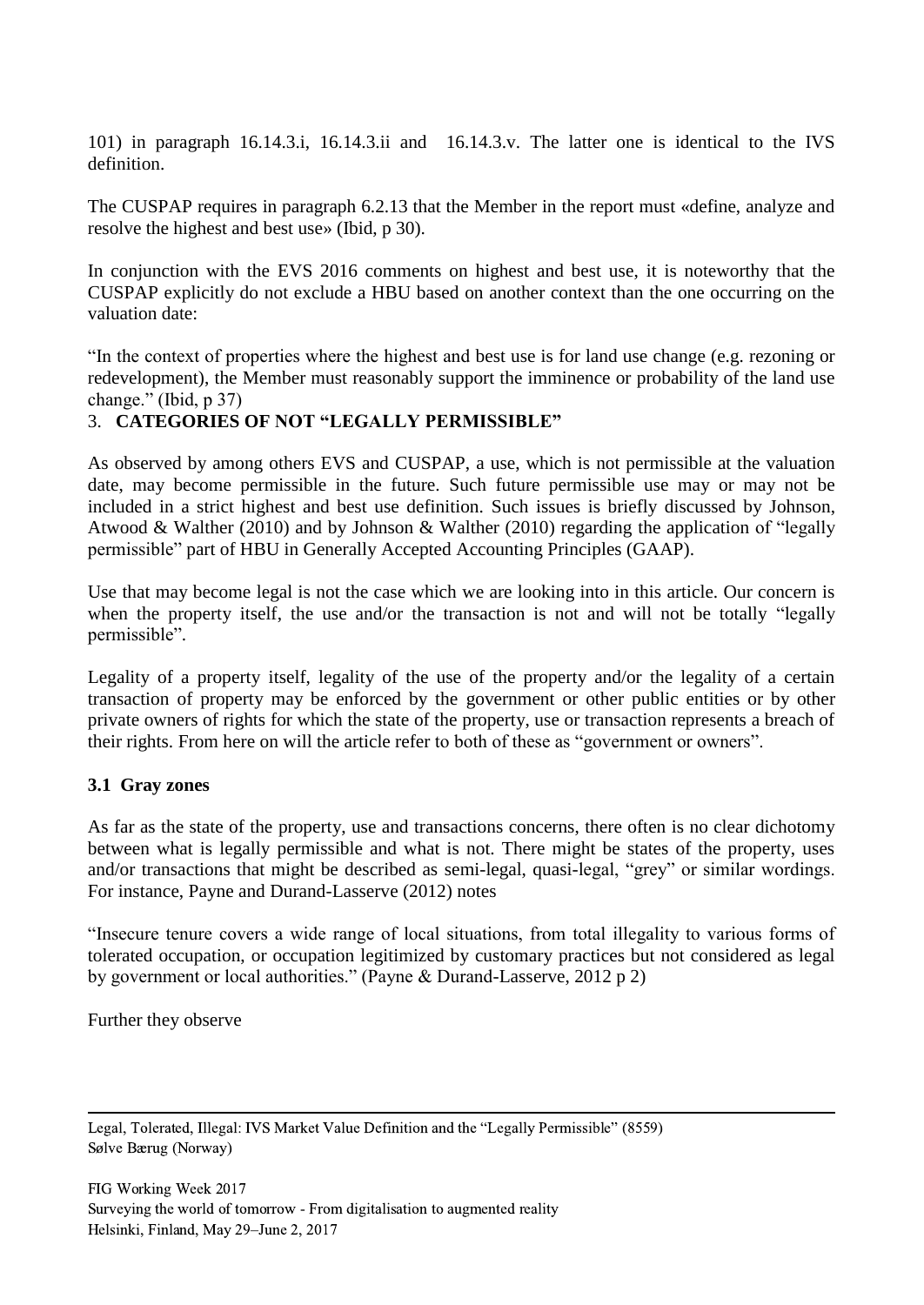"It has been common for many years to discuss land tenure and property rights in terms of some form of duality. However, in practice, many tenure categories may be partly legal (e.g., officially recognized subdivisions), creating gradations of legality." (Ibid, p 3)

Most experienced professionals in real estate knows that the exact delimitation of legality is in fact quite often blurred. It is often not possible, given the time and effort the relevant stakeholders are willing to assign to the task to establish the (il)legality, either because the exact fact or activity is not known or cannot be sufficiently proven, and/or because the legal rules are unclear or contradictory.

## **3.2 Tolerated use**

Some property, activity and/or transactions are probably illegal, but one way or another tolerated by the government or owners. The degree of "tolerating" may vary in a broad continuum. Examples might be, in the most obvious way of tolerating, an activity is nominally illegal, but openly tolerated by the government or owners. Example of this might be "sleeping" regulations or regulations that nominally is requirements, but is enforced only as intentions, not requirements, or not enforced at all. An example between private owners is trespass to land that is tolerated by the owner of the trespassed property.

Another degree of "tolerating" is when a property, activity and/or transaction is nominally illegal, but silently tolerated by the government or owners that might otherwise have to act on the illegality if it "must". Typically, such "illegality" will not meet enforcement because the government or owners give little or no priority to detect any of such "illegality". An example is that several western countries seldom or never performs internally control of existing dwellings to check if the dwelling still is according to the relevant building permits, requirement of the electrical installations and so on, so illegal internal reimprovements may in some respect be seen as de facto (silently) tolerated.

## **3.3 Not tolerated, but unenforceable rules**

A property, activity and/or transaction can be illegal, and not tolerated by the government or owners, but sometimes they have little or no effective power to stop the activity. Reasons for this might be difficulty of documenting the activity in a way that is sufficient in a court trial, a lack of legal instruments to stop or hinder the activity, a lack of necessary political support, a lack of resources, corruption, threat of violence etc.

### **3.4 Benefit higher than the cost for the owner**

Some activities is clearly illegal and will be reacted upon if discovered, but the probability and severity of the reaction is not enough to outweigh the profits or other gains of the illegality. In combination with the above mentioned categories, some owners makes a rather amoral calculation of the cost and benefit of illegal property, use or transactions: If the expected benefit outweighs the expected cost, then these owners will be inclined to proceed with the illegal property, use or transaction.

 Legal, Tolerated, Illegal: IVS Market Value Definition and the "Legally Permissible" (8559) Sølve Bærug (Norway)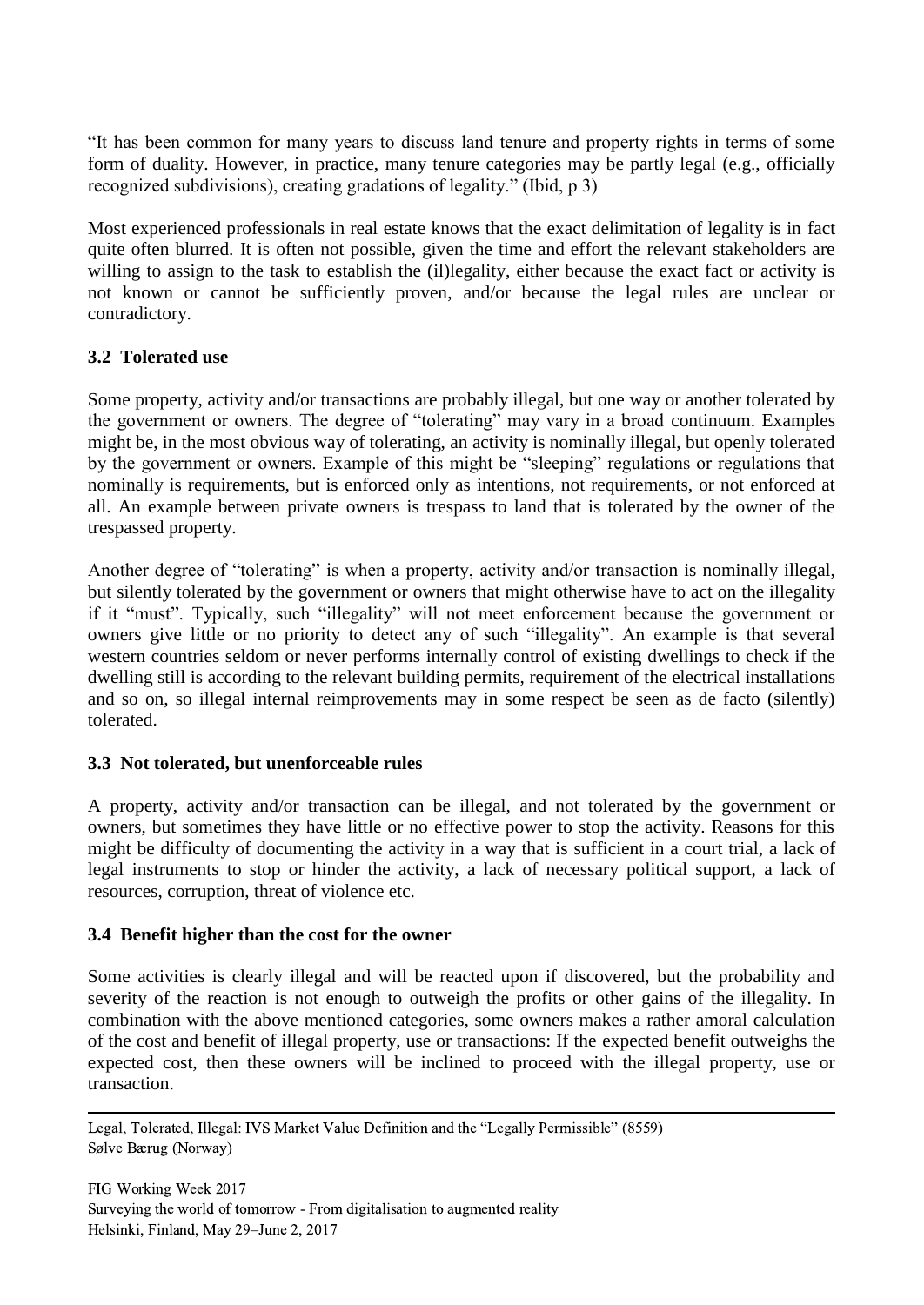A typical example out of the real property realm which some might find relevant, is driving faster than the speed limit. It is illegal, but the gains is far higher than the cost (probability of being caught and the speeding ticket the driver gets) in many jurisdictions. In such instances the market players takes the possibility of illegal use into their consideration of the possible use of the asset (the car). A potential buyer of a sports car would probably be contemplating both legal (driving below the speed limit) and illegal (speeding) use of that car as long as the possibility of being caught speeding is not too high and the consequence not too severe.

# **4. STATE, USE AND TRANSACTON OF PROPERTY**

## **4.1 Illegal, but tolerated or relevant state of the property**

Some properties has been improved in illegal ways. Owners build or rearranges structures without the required allowances from the authorities or necessary agreements from other property owners. They install or improves electricity, plumbing and so on without the required allowances, and/or without the required authorization of the electrician, plumber and so on.

Furthermore, some properties has improvements that was legal at one time, they are not anymore in the way that is required by later governmental or other regulations. This would render the property in a state that in some ways area illegal.

Some properties has been improved in ways that interfere with other owners property rights. This is common in squatter settlements in several developing areas.

In several instances, the relevant government or owners more or less tolerates such illegalities according to one of the abovementioned categories. In the most developed part of the world, the effect of such illegalities on the market prices might be relatively insignificant in most markets. However, the proportion of the effect of such illegality is more common in some market segments, especially in the lower priced part of the markets.

In the developing part of the world, there might be hundreds of millions of structures in squatter areas, which to at least a considerable degree is "illegal", but more or less tolerated, both by the governments, and owners of other property rights that are affected. The cost of correcting every illegality in such markets may be high compared to the prices paid for those properties.

What is relevant for the definition of market value, is that at least some potential buyers factor in that there is little need to correct such illegal, but tolerated state of the property. What is more: The proportion of the potential buyers that makes such amoral judgements do not need to be high to have an effect on the observed market prices. Those (possibly few) who ignores the illegalities have a tendency to have the highest willingness to pay for the property, and therefore have a higher probability to end up as the buyer. Lastly, the more "illegality" the property has, the higher probability that the buyer will be one that disregards the need to correct such illegality, and so have a higher willingness to pay for the property than a buyer that will correct the illegal parts of the property.

 Legal, Tolerated, Illegal: IVS Market Value Definition and the "Legally Permissible" (8559) Sølve Bærug (Norway)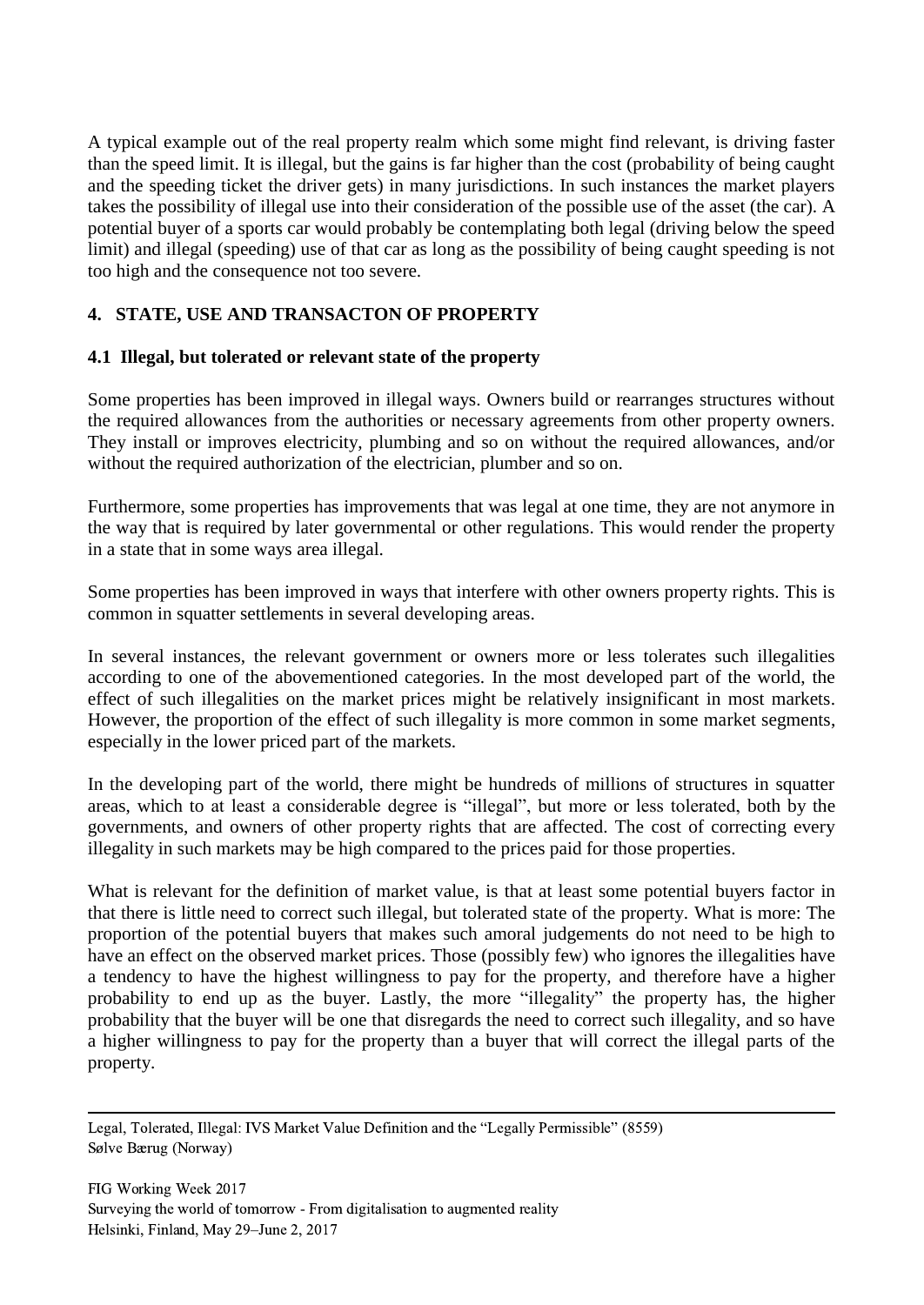## **4.2 Illegal, but tolerated or relevant use of the property**

Properties are – like cars – not always used in a totally legal way.

Some properties are not used according to the relevant zoning. Some are not inhabited in the correct way according to regulations (e.g. inhabited even when inhabitation is not allowed. Some are inhabited by foreigners when a only a national resident is permitted to inhabit the property). Some are used for activites that is not according to relevant private agreements, negative servitudes, and so on.

Another example of what might be coined as illegal use, is when there is a price regulation on rented properties, and the property is let for a higher price than the regulation allows.

Most professionals can presumably imagine several similar examples of illegal use which in fact exists in their market areas. It is not uncommon that such nominally illegal use will be more or less tolerated by the relevant bodies.

Again, it is probable that a property where an illegal use is the most beneficial for a potential owner will be sold to a buyer who will have a higher willingness to pay because of such illegal use. For instance, permanent dwelling is not allowed in second homes in several jurisdictions. However, several of the second homes are (illegaly) used as permanent dwellings, especially those close to larger urban areas, an illegality which some governments seems not too eager to pursue and correct, see e.g. Damsgaard, (2007). When such second homes are sold, some of these market prices are obviously influenced by the potential possibility of (illegal) permanent habitation by the prospective buyers.

### **4.3 Illegal, but tolerated sales price**

In some jurisdictions, prices of certain types of properties are regulated. This tends to lead to a grey or outright black market on the relevant properties. The gray or black market prices might be illegal, but in several markets the governing bodies seems not to wish to interfere even with well-known "black market" property prices. A well-known example is the openly tolerance of black market transactions of tenancy of rent regulated flats in several western countries see e.g. Eriksson and Lind (2005).

Prices above the regulated maximum prices may in some markets be legal as far as the private agreement concerns, but the illegality occurs if the buyer do not disclose the actual price to the relevant authorities. The price regulated rural land market in Norway works in this fashion (OECD, 2008): If the buyer discloses an actual sales price which is too high according to the governmental regulations, the buyer must resell the property to an acceptable (and lower) price, but the "too high" transaction price itself is not illegal.

### **4.4 Illegal, but tolerated transaction**

 Legal, Tolerated, Illegal: IVS Market Value Definition and the "Legally Permissible" (8559) Sølve Bærug (Norway)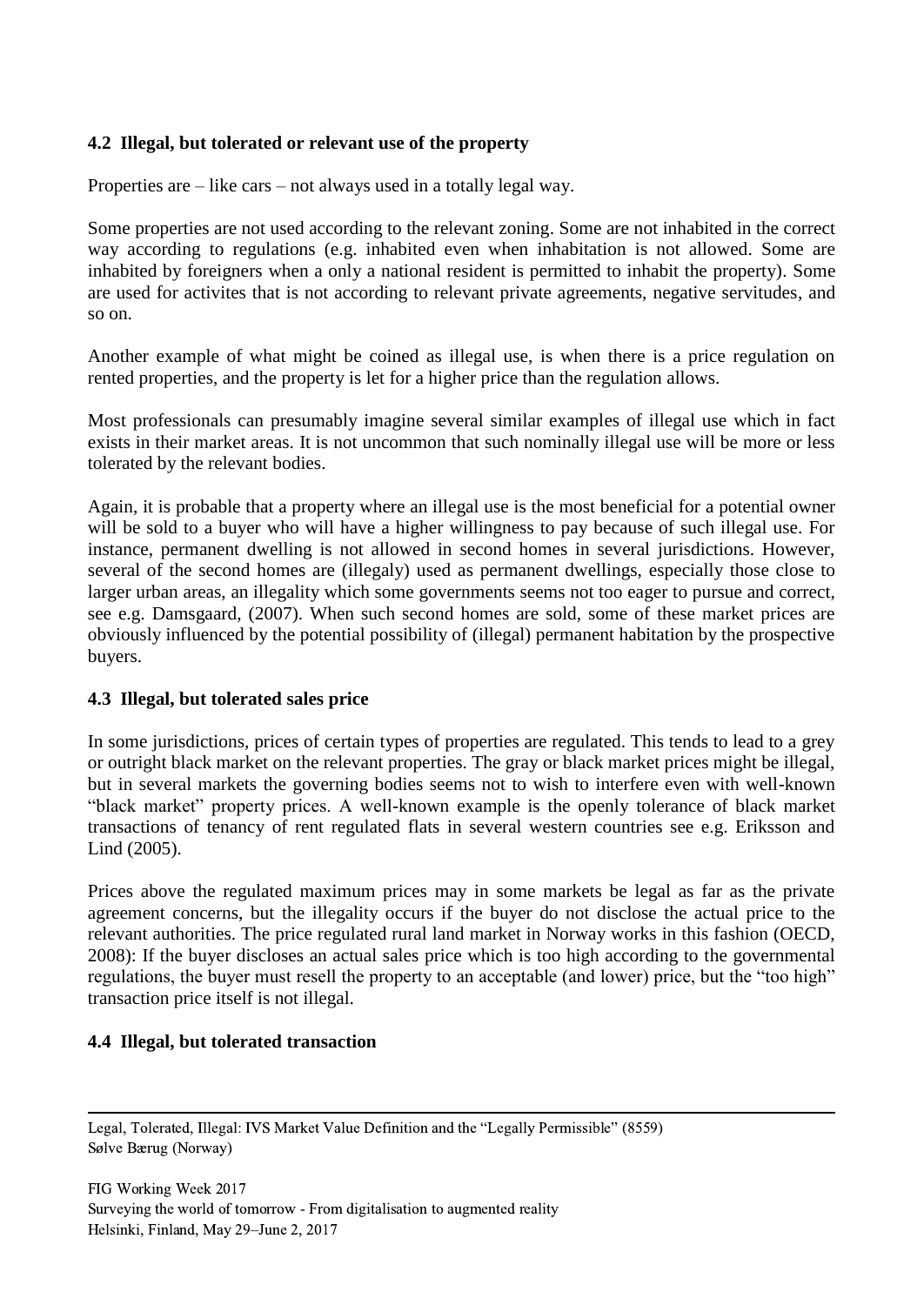There are properties or property rights that cannot legally be sold in the way they actually are sold. One example is certain types of tribal land. Another example is property rights which according to the jurisdiction or by private agreements is not possible to transfer, for instance because it is not legal to subdivide the property in the way that the sale in fact does, but which is sold anyway. Again, these transactions might be tolerated to a certain degree by the government or owners.

## **5. COMPARABLE SALES VS. LEGALLY PERMISSIBLE**

The amount for which a property is exchanged is a result of the opinion of value among the market players. The seller will not accept a price lower than what the property is worth for the seller, the buyers will not pay a higher price than what the property is worth for the buyer.

There are abundant indications that the typical market player no not strictly adhere to what is legally permissible in the nominal sense. People drive their cars above the speed limits, and contemplate that possibility of such illegal use when they buy cars. If there were (or when there are) are cars that could not be driven above the speed limit because of some technical installment in the vehicle, there might be possible to see market prices of cars that are  $-$  in that respect  $-$  truly based on a legally permissible use. However, until then, there is no feasible way of knowing if the amount of what a car is exchanged for is solely based on "legally permissible" use.

There are market segments where it seems that every legal transaction is motivated by illegal use. For instance can Radar detectors be legally bought and owned in several jurisdictions, but not legally used in a moving vehicle (Wikipedia, 2016). However, one will be hard pressed to establish any legal use for such instruments that explains the observable prices of such instruments.

In the property market, there are, as indicated, several submarkets where similar situations arises: Many buyers of the second homes close to urban areas, or a dwelling in a squatter area do not fully intend to use the property in a legally permissible way, and the prices will reflects their true intentions. That leaves the valuer with a methodological challenge: How can the comparison method be used if it is a requirement that the market value should be based upon a use that "reflects" the legally permissible use, when many or all the comparables are sales that are substantially influenced by potential buyers also contemplating illegal use?

There are not many instances where the valuer can interview or in other ways reveal whether the buyers of comparables are going to correct any state of the property that is not "legally permissible", whether they are only going to use the property in a "legally permissible" way, whether they only are going to sell the property in a legally permissible way and so on. That would leave the valuer with a major challenge when valuing properties where buyers potentially factoring in some illegal use effect the market prices. How could a valuer possibly know whether the market players involved in a comparable sale in fact based their judgement of value solely on "legally permissible" use? Therefore, a strict adherence to the "legally permissible"-rules seems to exclude the comparable sales method in submarkets where illegal property, use or transactions is common. This could for instance easily be the case in several important markets of unregistered land and properties in developing areas.

 Legal, Tolerated, Illegal: IVS Market Value Definition and the "Legally Permissible" (8559) Sølve Bærug (Norway)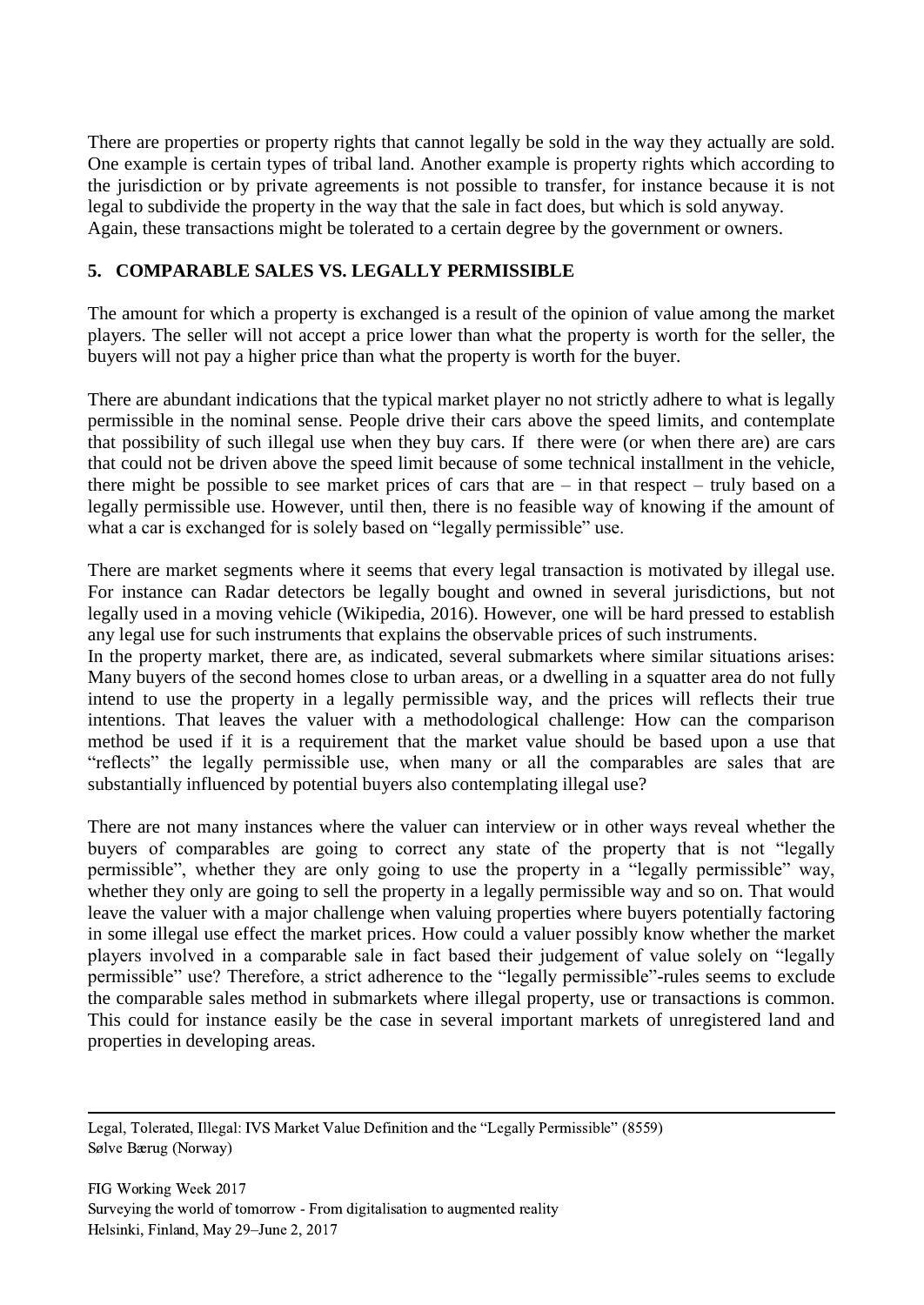The problem of legally permissible also arises in some real estate markets in developed countries, because the market prices are influenced by use that is not fully "legally permissible". Second homes in markets where they often are illegally used for permanent living is already mentioned.

One further example from developed countries is that "gray" letting markets exists in many urban areas with high pressure on the renting flats. The owners sometimes let out property which not fully comply to regulations on lettable properties, the agreements between the property owner and the tenant are not always fully in accordance with the legal requirements or the property owner do not pay taxes quite according to the applicable tax regulations in the jurisdiction. This "grey" market possibility influences the markets for properties suitable for hire in those areas. A strict adherence to the "legally permissible"-requirement of the comparables would leave the valuer with a major challenge of using the comparison method in these markets.

Another example in developed countries are rural markets where the land prices may be affected by widespread tax evasion by the farmers (a proverb in some potato production areas states they grow two types of potatoes: Kerr's Pink and "Cash Noire").

Yet another example in developed countries area rehabilitation projects that are bought by persons or small companies which do not in detail follow the regulations and rules when rehabilitating those properties, uses some illegal workers etc.

## **6. STRICT "LEGALLY PERMISSIBLE" REQUIREMENT LEADS TO MARKET VALUES OF LESS RELEVANCE**

An interpretation of the market value definition that leads to a state where the valuer have to use other methods than the comparison method is not necessarily a bad interpretation if the market value interpretation otherwise is useful. There is no formal set of criteria to evaluate which alternative market value definition is optimal, and there do not seem to be any clear consensus among professionals on such set of criteria.

There has been some suggestions in academic literature. Lind (1998 p 159) suggests that "the definition should have a clear meaning, the definition should be such that it is possible to know, at least approximately, what the market value is, and finally that the definition should lead to a concept that is relevant for actors on the market". I will use that structure in the following discussion.

## **6.1 Clear meaning**

There might not be quite clear what a strict interpretation of "legally permissible"-requirement should be. Is e.g. intention of a use based on illegal tax evasion "legally permissible"? However, it seems possible to clarify the requirement to such extent that it would be fair to consider such a requirement to imply a "clear meaning".

### **6.2 Possible to know what the market value is**

 Legal, Tolerated, Illegal: IVS Market Value Definition and the "Legally Permissible" (8559) Sølve Bærug (Norway)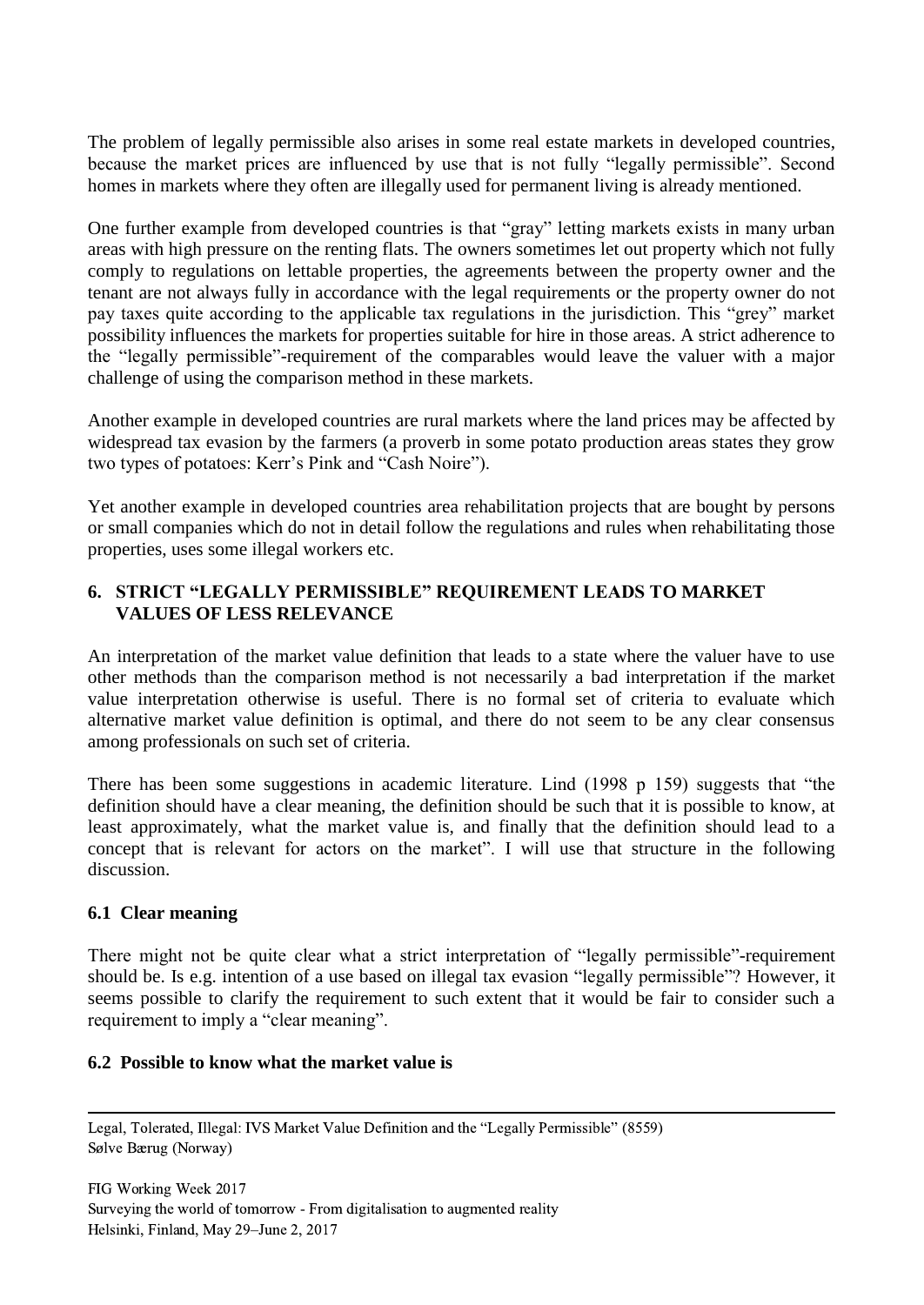A strict interpretation of "legally permissible" will exclude the use of comparable sales in markets where a significant proportion of the potential buyers do not intend to use the property in a totally legally permissible way. Furthermore, in those markets, it will not be possible to evaluate the market value estimates made based upon actual market transactions of the relevant properties. The market value will be purely hypothetical if the valuer imposes the "legally permissible" requirement.

The radar detector-example illustrates this: There are no way of evaluating the "legally permissible"-market value of a radar detector in markets where radar detectors can be sold legally, but is not legal to use. Presumably, few if any buys a radar detector in those markets with the intention of legal use of the equipment. The same goes in property markets where a the proportion of "illegal use" is significant. There is no way of "observe" indications of the "true" market value in such a way as it might be possible if the definition was interpreted without a reference to "legally permissible", where the actual amounts for which a property is exchanged would be a market value indication.

## **6.3 A concept relevant for actors on the market**

In markets where the properties, use and transactions for the most part is legally permissible, a "legally permissible"-rule is no restriction or clarification of the IVS 2013 market value definition. Such use follows directly from the definition. The test of whether a strict interpretation of the "reflects" comment in IVS 2013 paragraph 32 is preferred when it comes to "legally permissible", must be based upon a judgement in the markets where the use often is not legally permissible.

In most jurisdictions and market segments, it is legal to sell a property to a buyer that has a willingness to pay influenced by a use that is not legally permissible. (Furthermore, if such transaction is illegal in some markets and jurisdictions, it will probably be quite difficult to enforce such a regulation.) The legal prices paid in the real world markets incorporates to a smaller or greater amount elements of use that is not "legally permissible". A strict "legally permissible" interpretation would lead to a market value lower than the probable price in those market. It is not easy to identify situations where such a market value concept would be relevant.

Potential buyers, whether they only contemplate legally permissible use or also might factor in other uses, will face the actual market prices, not prices as if the properties only could be used in a legally permissible ways. For those potential buyers, the hypothetical "legally permissible"- market value would have little or no interest.

Owners will also face the actual market prices if they sell the property. The owners and would use the actual market value, not the "legally permissible use"-market value, when considering selling, judging the value of their estate and so on. The hypothetical "legally permissible"- market value would have no interest for them.

A potential lender would face the actual market value if the property is used as collateral, not the "legally permissible use"-market value. The hypothetical "legally permissible"- market value would have little or no interest for them.

 Legal, Tolerated, Illegal: IVS Market Value Definition and the "Legally Permissible" (8559) Sølve Bærug (Norway)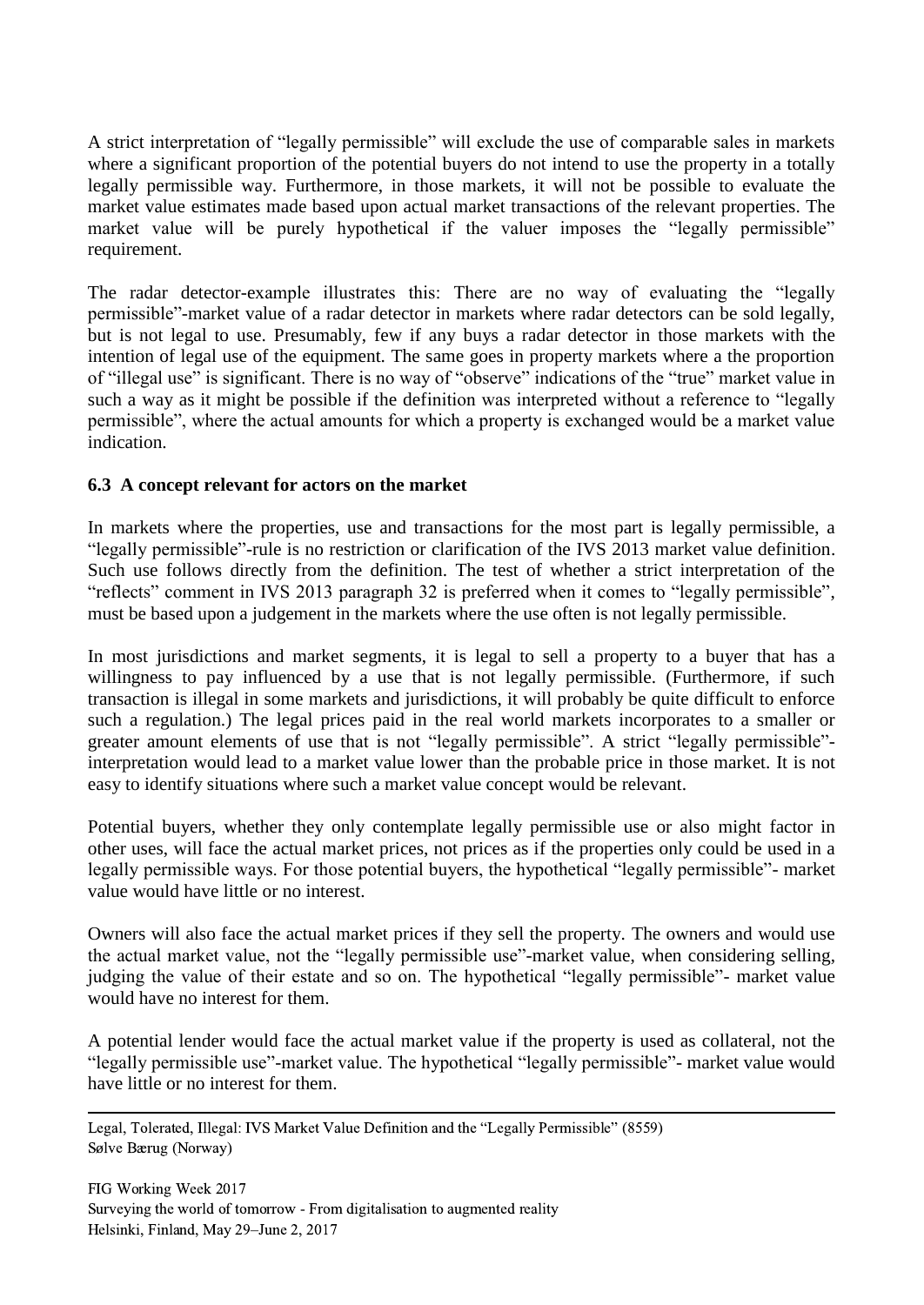The government would probably also primarily be interested in the actual market prices for purposes such as policy making, the different types of taxation, monitoring the wealth of the inhabitants and companies regarding financial stability and so on. A purely hypothetical value would be of less use for such purposes.

Finally, for anyone who wants to understand the relevant property market, a hypothetical "legally permissisble"-market value would have little or no interest.

However, a concept of market value where the use is restricted to "legally permissible" might be of relevance in some realms, especially in rules of compensation. In several jurisdictions, such rules incorporates some degree of restriction to compensation to legal use of the property. That concept might however not be totally followed in detail in practice, partly because it is common to establish the "fair" compensation on the ordinary market prices, at least as a starting point, even if illegal use significantly influences those prices. A rationale for this practice might be that it usually is legal to sell the property at market prices that are influenced by illegal use.

The conclusion is that for most actors, a strict interpretation of the wording in the IVS 2013 paragraph 32 will render a market value concept that is not relevant for most actors.

## 7. **CONCLUDING REMARKS**

The choice of words in IVS 2013 paragraph 32 "will reflect" might be interpreted in different ways. Other standards lay more or less weight on the reference to HBU, of which the EVS 2016 lays least weight.

There are several markets where a significant portion of the buyers bases their willingness to pay on a future use that is not fully legally permissible. In those markets, a strict interpretation of the wordings in paragraph 32 will lead to a state where the valuer cannot use the comparison method, because the prices of the comparables might be significantly influenced by the purchaser's intent to use the property in a way that is not quite legally permissible. Furthermore, it would lead to a definition that might be clear, but it will be difficult to know what the market value is. Finally, and more important, a strict interpretation will lead to a market value concept that is not relevant for most actors on those markets.

The "legally permissible" – condition might be seen as a relic from the times when the valuer told the market what the "true" market value was, regardless of what the market actually paid for the property. Nowadays, the valuer usually observe the market and estimates values accordingly. In markets where a significant portion of the buyers bases their willingness to pay on a future use that is not fully legally permissible, we would probably be better off if the IVS 2013 paragraph 32 was interpreted as an observation in markets where properties are used in a legally permissible way, not as a restriction in the market value definition to legally permissible use in other markets.

## **REFERENCES**

Appraisal Institute. (2013). The appraisal of real estate (14 ed.). Chicago, IL: Appraisal Institute.

 Legal, Tolerated, Illegal: IVS Market Value Definition and the "Legally Permissible" (8559) Sølve Bærug (Norway)

FIG Working Week 2017 Surveying the world of tomorrow - From digitalisation to augmented reality Helsinki, Finland, May 29–June 2, 2017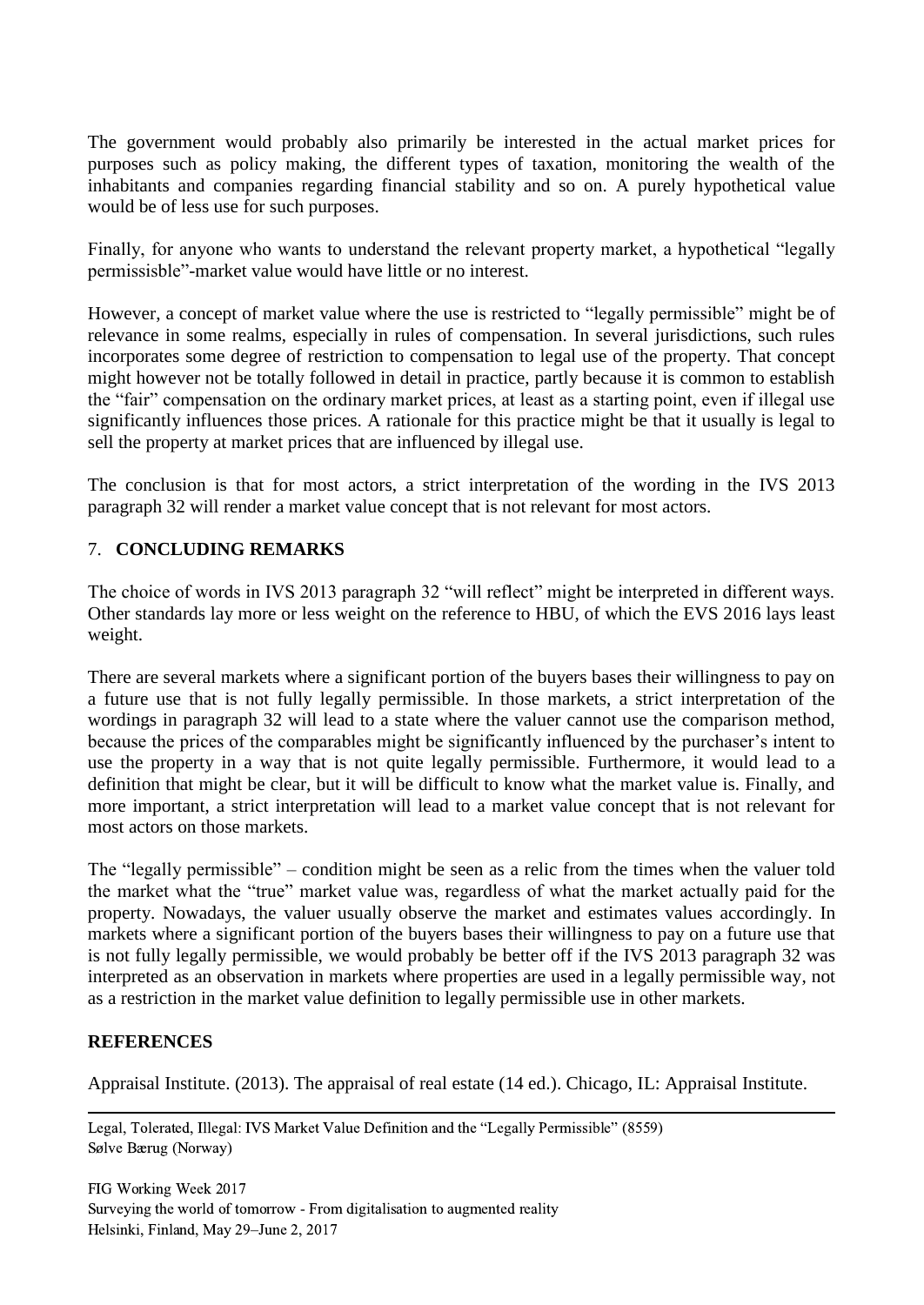- Appraisal Institute of Canada. (2016). Canadian Uniform Standards of Professional Appraisal Practice. Ottawa: Appraisal Institute of Canada.
- Australian Property Institute. (2016). Australia & New Zealand Valuation and Property Standards. Retrieved from http://anzvps.api.org.au/
- Damsgaard, O. (2007). Second homes in Denmark. Journal of Nordregio, 7(3), 19-21.
- Eriksson, K., & Lind, H. (2005). Vad vet vi om hyresregleringens effekter? Ekonomisk Debatt, 33(4), 31-44.
- International Valuation Standards Council. (2013). International valuation standards 2013. London: International Valuation Standards Council.
- International Valuation Standards Council. (2016). IVS 2017 Exposure Draft. London: International Valuation Standards Council.
- Johnson, I. R., Atwood, K. E., & Walther, L. (2010). Incorporating Highest and Best Use into Accounting Standards Expands Opportunities for Appraisers. Appraisal Journal, 78(2).
- Johnson, I. R., & Walther, L. (2010). Interpreting 'Legally Permissible' in Applying Fair Value Guidelines. The CPA Journal, 80(12), 28.
- Lind, H. (1998). The definition of market value: Criteria for judging proposed definitions and an analysis of three controversial components. Journal of Property Valuation and Investment, 16(2), 159-174. doi:http://dx.doi.org/10.1108/14635789810212922
- OECD. (2008). Agricultural Support, Farm Land Values and Sectoral Adjustment The implications for policy reform: OECD Publishing.
- Payne, G., & Durand-Lasserve, A. (2012). Holding on: security of tenure–types, policies, practices and challenges. Paper presented at the Expert group meeting on Security of Tenure convened by the Special Rapporteur to Brazil.
- The Appraisal Foundation. (2015). 2016-17 Uniform Standards of Professional Appraisal Practice. Washington, DC: Appraisal Foundation.
- The European Group of Valuers' Association. (2012). European Valuation Standards 2012 (7 ed.): TEGoVA.
- The European Group of Valuers' Association. (2016). European Valuation Standards EVS 2016 (8 ed.): TEGoVA.
- The Royal Institution of Chartered Surveyors. (2013). RICS Valuation Professional Standards January 2014 : RICS Professional Standards, Global ["the Red Book"]. London: RICS.
- Wikipedia. (2016). Radar detector. Retrieved from https://en.wikipedia.org/wiki/Radar\_detector

## **BIOGRAPHICAL NOTES**

Sølve Bærug is accociate professor at the Norwegian University of Life Sciences, Department of Landscape Architecture and Spatial Planning. He also holds a position in a private company in which he developes automated valuation systems for the Norwegian housing market. He has previously been working the with land acquisition on behalf of the Norwegian Armed Forces.

 Legal, Tolerated, Illegal: IVS Market Value Definition and the "Legally Permissible" (8559) Sølve Bærug (Norway)